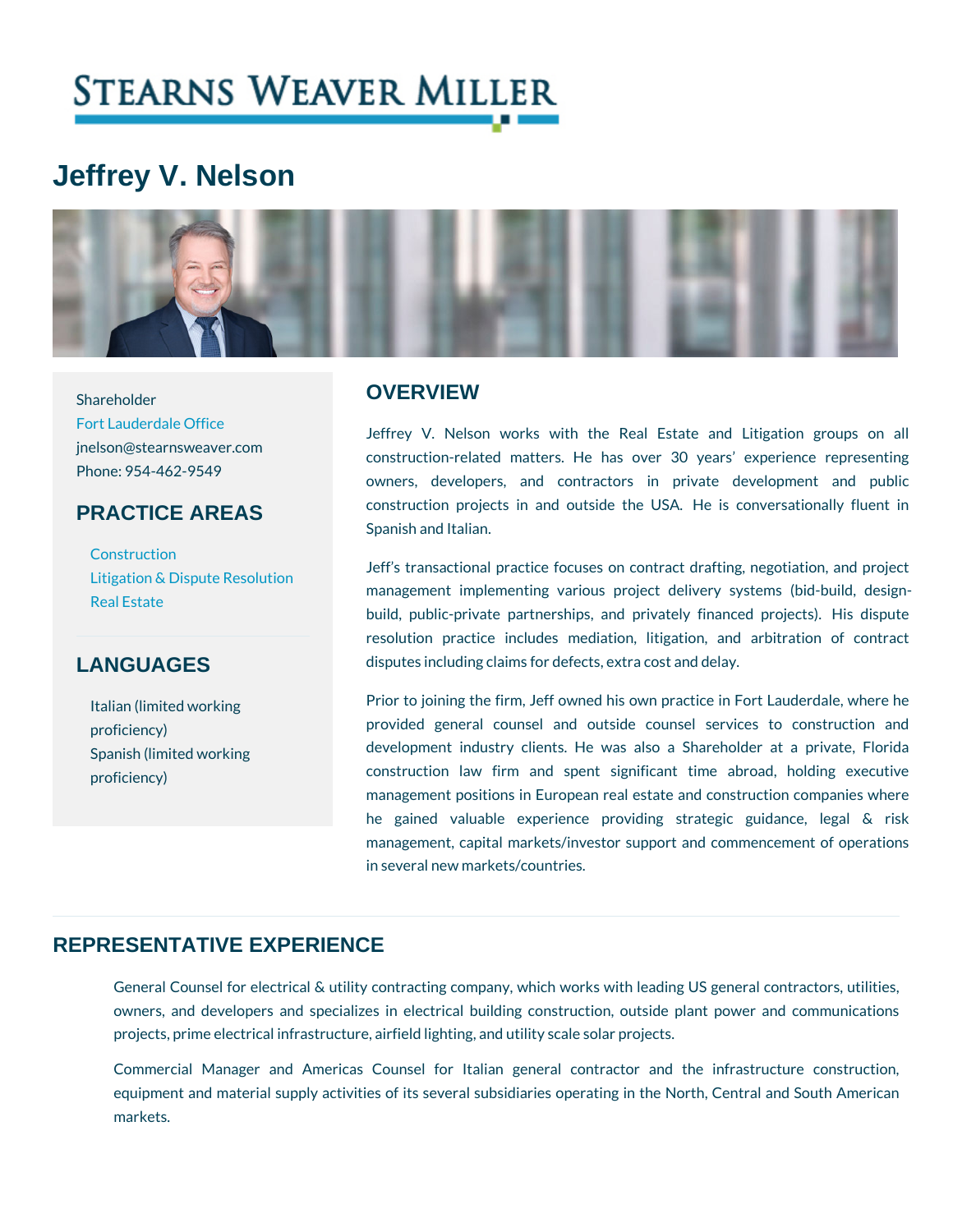Acted as European Counsel & Commercial Director of European regional and developer entering Central and Western Europe in start-up real estate guidance, legal & risk management (investor relations and new markets), and  $c$ 

Negotiated market-favorable terms and closed institutional investor  $\epsilon$ industrial and retail development projects in Central and Western Europe.

Managed investor due diligence, performance reporting, compliance investors.

Supervised entry of company to France, Italy and Spain.

Engaged outside counsel and managed establishment of market specif employment, consulting, construction and leasing.

International Counsel & Foreign Commercial Manager for an Italian construe business & legal activities in North and South America, Europe, the Middle Ea

Supervised and managed all English language contracting relationships public procurement and traditional delivery.

Served on joint venture management committees and directed contract funded projects/programs with values ranging from EURO 5MM 1BN.

Participated in team management of employment, HR, risk managem matters.

Provided strategic support for non-English activities.

General Counsel and Vice President of US subsidiary of Italian owned multi-na

#### PROFESSIONAL & COMMUNITY INVOLVEMENT

Council Member and Mayor, Village of Sea Ranch Lakes, Florida, January 2018 General Counsel, Engineering Contractors Association of South Florida, Inc.,

#### **RECOGNITION**

AV Preeminent® Top MRaartteinddla tew-yHeurbbell

#### NEWSROOM

[In the Media](/blog/category/in-the-media/) [: Real Estate Lawyers On The Move](https://www.law360.com/realestate/articles/1269672/real-estate-lawyers-on-the-move) Law360June 2020

[In the Media](/blog/category/in-the-media/) [: Senior-level hires and promotions for the week of June 1, 2020](https://www.miamiherald.com/news/business/biz-columns-blogs/movers/article243082556.html) Miami Helnaldne 2020